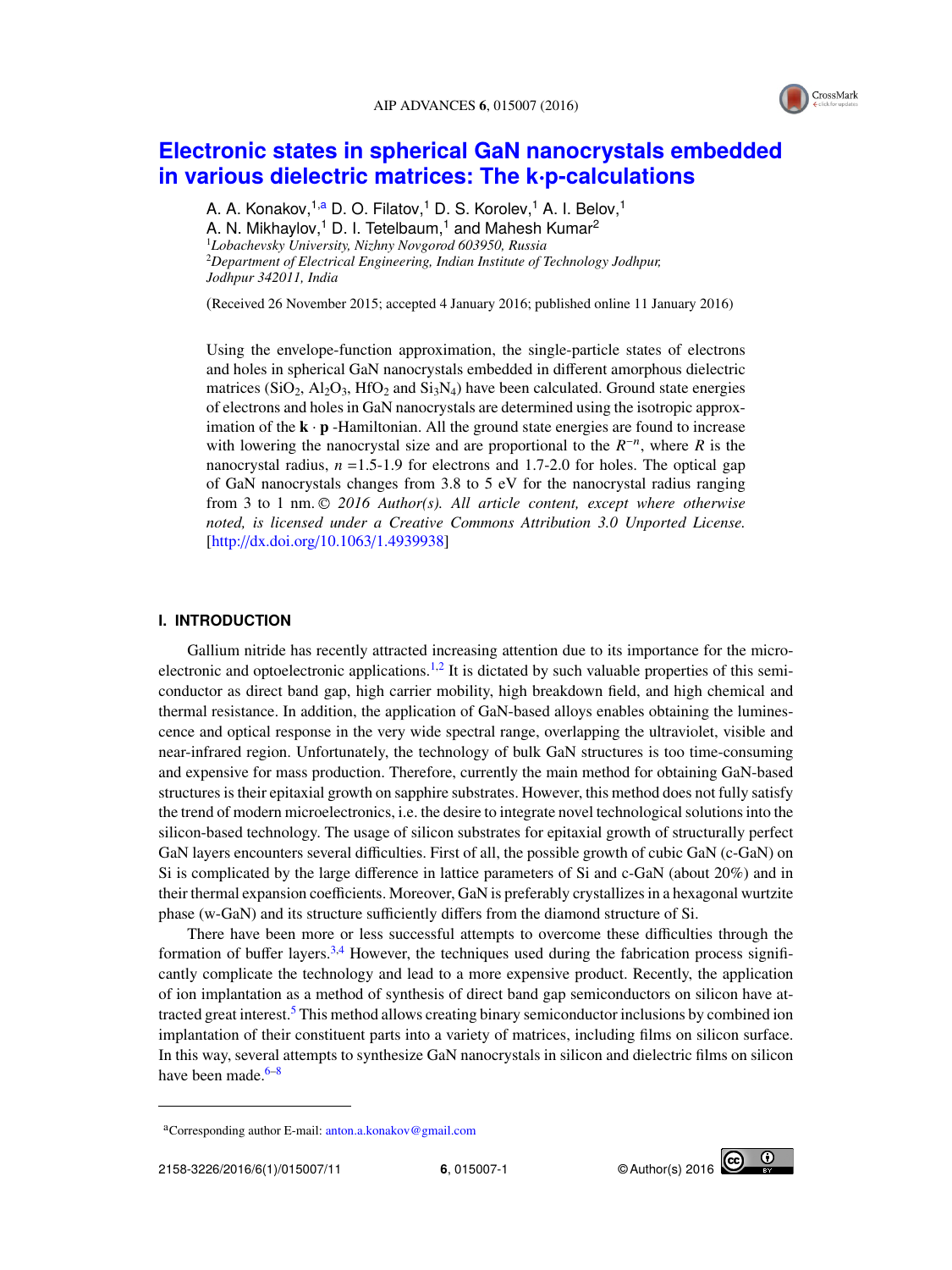Nanocrystals embedded into wide-band dielectric matrix can have electronic and optical properties of quantum dots. The formation of quantum dots in different dielectric matrices and manipulation of their sizes should offer the possibility to control the luminescence spectrum of such a heterosystem. Effective application of semiconductor nanoinclusions in dielectric matrices in microand optoelectronics requires knowledge of their electronic structure. Unfortunately, to the best of our knowledge, there are no data on electronic structure of GaN quantum dots embedded into dielectric films. Moreover, it is at all unclear whether they can acquire properties of quantum dots. This problem is important not only from a fundamental, but also from a practical viewpoint, because the formation of quantum dots in different dielectric matrices and manipulation of their sizes should offer the possibility to control the luminescence spectrum of such a heterosystem.

In this paper, we report on the results of theoretical calculations of electronic spectra of GaN nanocrystals embedded in several dielectric matrices ( $SiO_2$ ,  $Al_2O_3$ ,  $HfO_2$  and  $Si_3N_4$ ). The  $SiO_2$  matrix is the "native" matrix for silicon and is most widely used in silicon-based technology.  $Al_2O_3$  and  $HfO_2$ are the *high-k* dielectrics which are now employed in order to solve the problem of thin insulator layers in CMOS-technology. The silicon nitride  $Si<sub>3</sub>N<sub>4</sub>$  is the material bridging the "gap" between Si and GaN due to the presence of both silicon and nitrogen atoms and might become the promising matrix compatible with Si-based micro- and nanoelectronics for the formation of GaN nanocrystals. Thereby, our calculations could answer the question which Si/dielectric/GaN structures would have more promising properties for the application in micro- and optoelectronics.

# **II. METHOD OF CALCULATION**

Electronic states in nanocrystals embedded into different matrices have been intensively calculated during last 20 years. For example, electron and hole spectra of silicon quantum dots in dielectric matrices have been well studied.<sup>9,10</sup> Several approaches are widely used to calculate the electronic structure of nanocrystals, such as density functional calculations,  $11$  *GW* approximation,  $12$  empirical pseudopotential method,<sup>13</sup> tight-binding approximation<sup>14</sup> and envelope function approximation  $(EFA).$ <sup>15</sup> In the present work, the electron and hole states in GaN crystallites of both cubic and hexagonal phases are calculated using the EFA which is sometimes called the  $\mathbf{k} \cdot \mathbf{p}$  -method.

Electronic states are determined from the solution of the single-particle Schrödinger-like equation for the envelope function  $\psi(\mathbf{r})$ :

$$
(\hat{H}_{\mathbf{k}\cdot\mathbf{p}}(-i\nabla) + U(\mathbf{r}))\psi(\mathbf{r}) = E\psi(\mathbf{r}),
$$
\n(1)

where  $\hat{H}_{k,p}(\mathbf{k})$  is the  $\mathbf{k} \cdot \mathbf{p}$  -Hamiltonian near the conduction or valence band extremum, where the quasi-wavevector k is replaced by the differential operator −*i*∇ (the first term in the left side of eq. (1) plays the role of effective kinetic energy for the particle in a nanocrystal),  $U(\bf{r})$  is the effective potential energy of the particle in a nanocrystal, and *E* stands for the energy of the single-particle state. If the electron states are under consideration, one can use directly the  $\mathbf{k} \cdot \mathbf{p}$  -Hamiltonian for the conduction band of bulk crystal. If the hole states are examined, then the kinetic energy term in the valence band Hamiltonian should be used with inverse sign. Due to fast exponential decay of the envelope function into the bulk of surrounding dielectric, it is possible to neglect the difference between the  $\mathbf{k} \cdot \mathbf{p}$  -Hamiltonian inside the quantum dot and outside it.<sup>16</sup> In other words, the kinetic energy term is uniform in the system.

The choice of the EFA method is determined by its several advantages over other computational tools for the calculation of the spectra of nanostructures. First, all methods except  $\mathbf{k} \cdot \mathbf{p}$  -calculations require a lot of computational resources and therefore can be applied only to nanocrystals with small radii, not more than 1-1.5 nm as a rule, while crystallites synthesized in dielectric matrices by ion implantation typically have larger sizes<sup>5,17</sup> including the case of GaN nanocrystals.<sup>18,19</sup> Second, to calculate the energy spectra and the optical gap of a nanocrystal, the dangling bonds at its surface should be saturated. This problem is nontrivial in cluster methods, when there is a significant difference between the element composition of the nanocrystal and its environment, like for the case of GaN nanocrystals in the mentioned above Si-compatible dielectric matrices, except, possibly, silicon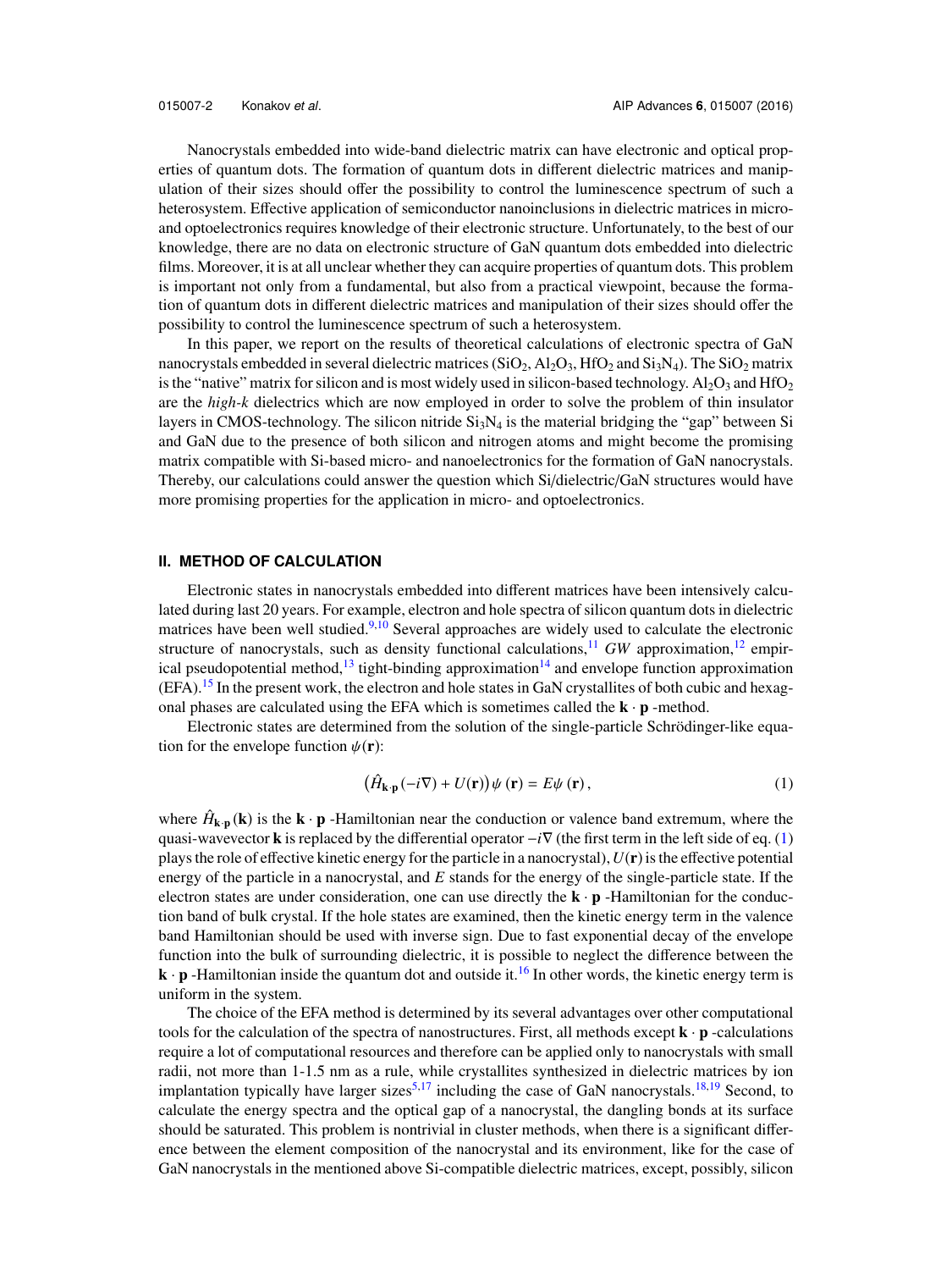nitride. As to the  $\mathbf{k} \cdot \mathbf{p}$  -method, the surface passivation is effectively modeled by different types and magnitudes of band discontinuities on the nanocrystal boundary.

Nevertheless, the EFA method has also some limitations. First, it is applicable only to the nanocrystals with radii more than approximately 1 nm, which electronic structure can reflect the band structure of the bulk crystal. Second, the effects connected with abrupt interfaces are not taken into account in this approach. The contribution of these effects is proportional to the inverse band gap of a material<sup>20</sup> and for the wide band-gap materials it should be rather small. Still, the necessity to know continuous relationships of energy characteristics with nanocrystal radii in a wide range of their sizes in order to calculate the different response functions of nanocrystal arrays (absorption coefficient or photoconductivity) requires the application of methods, which allow calculating the size-dependence of energy characteristics. Thereby, the EFA becomes the most pragmatic approach to solve the problem.

We consider a spherical quantum dot with radius *R* in the range from 1 to 3 nm, where the EFA is valid. The upper value of the nanocrystal radius is limited mainly by the experimentally observed sizes of nanocrystals formed in dielectric films using ion implantation. $^{21}$  It is necessary to construct correctly the potential energy term that leads to the modification from the bulk band structure to the electronic states in the nanocrystal, i.e. one need to know the internal structure of the term *U*(r). The quantum dot is assumed to be embedded into infinite wide-band gap dielectric matrix, so the first contribution to  $U(\mathbf{r})$  is defined by the quantum confinement phenomenon. The second contribution to the EFA single-particle equation in embedded nanocrystals is determined by fields of electrostatic images of the particle produced by the discontinuity of dielectric constant at the nanocrystal surface.<sup>22</sup> However, as it was shown in Ref. 23, their contributions into electron and hole energies are by an order of magnitude lower than those governed by the size quantization effect in nanocrystals. That is why we do not take them into account.

In order to provide initial conditions for interband radiative recombination the quantum dot should contain an electron and a hole. Both particles create their own electrostatic fields (including polarization fields) and modify the single-particle spectra of each other. Generally speaking, in this case single-particle states are determined self-consistently as the solution of the system of coupled Schrödinger-like and Poisson equations. $^{24}$  Nevertheless, such system can be solved perturbatively if the nanocrystal radius  $R$  is less than the hydrogen-like Bohr radius  $a<sub>B</sub>$  of exciton in bulk semiconductor:

$$
R < a \tag{2}
$$

In w-GaN according to Ref.  $25$   $a_B = 3.29$  nm. In c-GaN Bohr radius of exciton can be estimated as 3.44 nm using static dielectric constant 9.7<sup>26</sup> and electron and hole effective masses listed below in Table III. So, the condition  $(2)$  is valid for nanocrystals with radii in the range from 1 to 3 nm. Therefore, in the single-particle equations for electron and hole states we neglect electron-hole interaction.

Finally, in order to minimize the influence of strain fields on the energy spectra of crystallites, they are usually produced in the amorphous dielectric films, where the role of stress is significantly lower.<sup>27</sup> Here, we also suppose the dielectric environment to be amorphous and neglect the contribution of strain fields on the energy spectra of crystallites. So, quantum confinement remains the principal phenomenon that leads to the formation of electronic spectra in the embedded quantum dots, and thus the energy  $U(\mathbf{r})$  is determined by only band discontinuities at the crystallite/matrix interface.

We denote the finite potential barriers for electrons and holes at the nanocrystal boundary as ∆*E*<sup>c</sup> and ∆*E*v, respectively, and suppose them to be constant everywhere outside the quantum dot. In spherical quantum dot the potential energy reflects its symmetry, and we denote it as  $U(r)$ . By placing the origin of coordinates at the centre of the crystallite, the carrier potential energy can be written as

$$
U(r) = \begin{cases} 0, r < R, \\ \Delta E_i, r \ge R, \end{cases} \tag{3}
$$

where "*i*" means "c" for the conduction band discontinuity (potential energy for electrons) and "v" – for the valence band offset (when calculating the hole spectra). Band discontinuities at the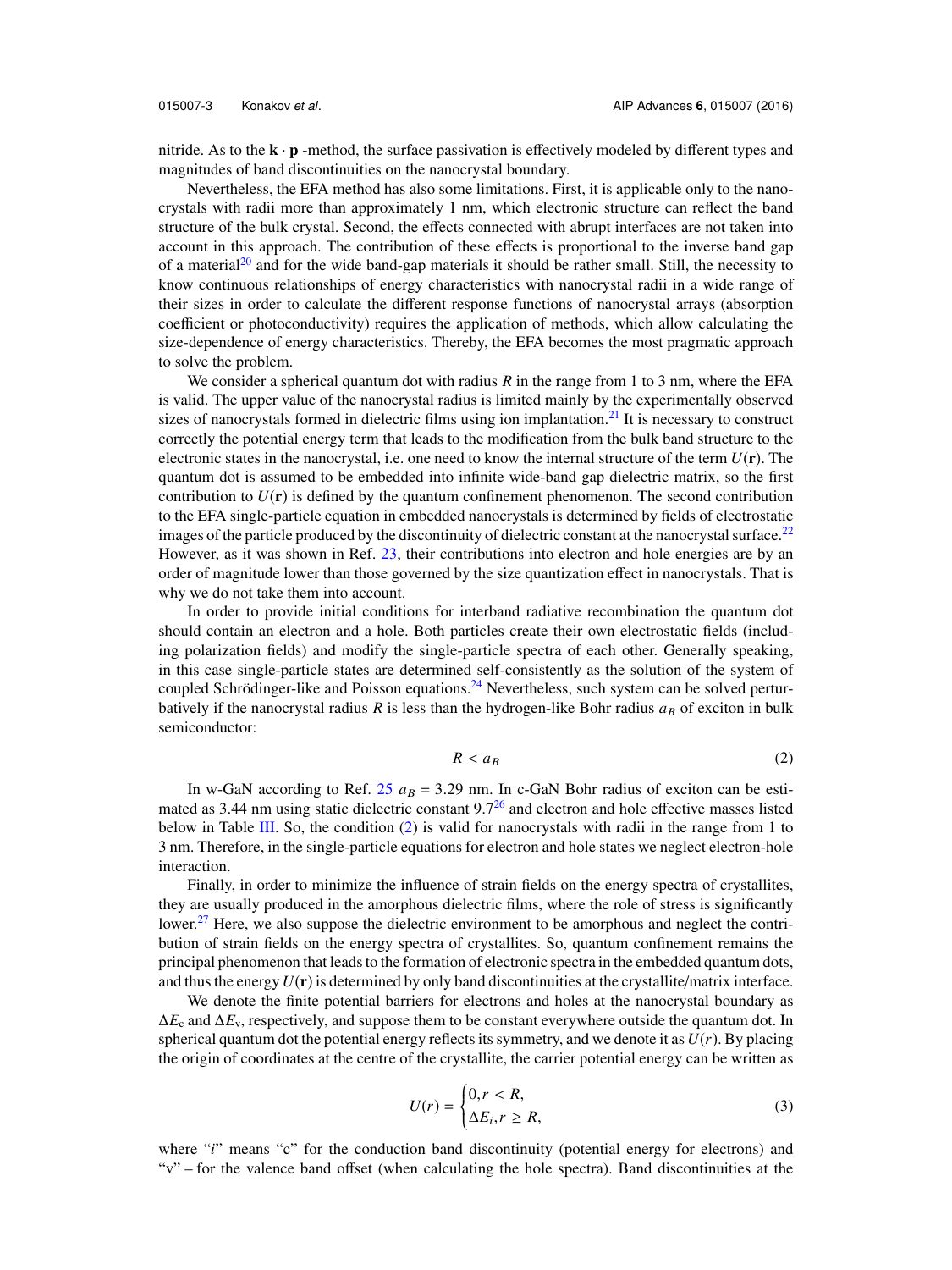TABLE I. Calculated values of the conduction and valence band discontinuities ( $\Delta E_c$  and  $\Delta E_v$ , respectively) at the w-GaN/dielectric interface at room temperature for different dielectrics.<sup>28</sup>  $E_g$  stands for the band gap of corresponding dielectric.

| Dielectric                     | $E_{\varrho}$ , eV | $\Delta E_c$ , eV | $\Delta E_{v}$ , eV |  |
|--------------------------------|--------------------|-------------------|---------------------|--|
| SiO <sub>2</sub>               | 9.0                | 2.6               | 3.2                 |  |
| $Al_2O_3$                      | 8.8                | 2.2               | 3.4                 |  |
| HfO <sub>2</sub>               | 6.0                | 1.1               | 1.6                 |  |
| Si <sub>3</sub> N <sub>4</sub> | 5.3                | 1.3               | 0.8                 |  |

plane interface between w-GaN (the band gap 3.20 eV)<sup>26</sup> and several dielectrics were calculated in Ref. 28. The values  $\Delta E_c$  and  $\Delta E_v$  for the systems under consideration at room temperature are presented in Table I. The calculations<sup>28</sup> show that all heterojunctions for these systems are of the first type. We suppose that, at the spherically symmetric boundary of quantum dot, the band offsets remain the same as in the case of planar heterojunction.

Unlike the w-GaN/insulator interface, there is no systematic information about the band discontinuities at the c-GaN/dielectric boundaries in literature (this is probably because GaN usually crystallizes into hexagonal phase during the epitaxial growth). Strictly speaking, the band offsets at the boundary of the same dielectric with cubic and hexagonal GaN should be different. But, the band gaps in both phases of GaN are very close (according to Ref. 26, the band gap of c-GaN is greater by 0.19 eV: 3.39 eV *versus* 3.20 eV for w-GaN), so one can assume that the band offsets for the interfaces of c-GaN and w-GaN with the same dielectric should be very close. As the first approximation, we suppose that both conduction and valence band offsets at the c-GaN/dielectric interface are 0.1 eV smaller than the corresponding values for the w-GaN/dielectric interface (see Table II).

Let us next discuss the kinetic energy term in the effective Hamiltonian for both cubic and hexagonal phases of GaN.

### **c-GaN**

In c-GaN, the conduction band minimum has  $s$ -like  $\Gamma_1$  symmetry, electronic spectrum near the band edge is isotropic and quadratic, thus the  $\mathbf{k} \cdot \mathbf{p}$  -Hamiltonian has the form

$$
\hat{H}_{CB}^{(c)}(\mathbf{k}) = \frac{\hbar^2 \mathbf{k}^2}{2m_e} \tag{4}
$$

with scalar electron effective mass  $m_e \approx 0.193 m_0^{29}$  where  $m_0$  is the free electron mass. Electronic states near the valence band maximum in c-GaN are triply degenerate (neglecting spin and the spinorbit interaction), have the orbital *p*-like symmetry and are described by the  $3 \times 3$  matrix Hamiltonian (the Luttinger-Kohn Hamiltonian):  $13$ 

$$
\hat{H}_{VB}^{(c)}(\mathbf{k}) = \frac{\hbar^2}{2m_0} \begin{pmatrix} A_L k_x^2 + B_L \left(k_y^2 + k_z^2\right) & C_L k_x k_y & C_L k_x k_z \\ C_L k_x k_y & A_L k_y^2 + B_L \left(k_x^2 + k_z^2\right) & C_L k_y k_z \\ C_L k_x k_z & C_L k_y k_z & A_L k_z^2 + B_L \left(k_x^2 + k_y^2\right) \end{pmatrix}, \quad (5)
$$

where  $A_L$ ,  $B_L$  and  $C_L$  are the Kohn-Luttinger parameters that fully describe quantum states near the maximum of the valence band. Eigenvalues of this Hamiltonian are significantly anisotropic, in

TABLE II. Adopted values of conduction and valence band discontinuities ( $\Delta E_c$  and  $\Delta E_v$ , respectively) at the c-GaN/dielectric interface at room temperature for different dielectrics.

| Dielectric                     | $\Delta E_c$ , eV | $\Delta E_{\rm v}$ , eV |
|--------------------------------|-------------------|-------------------------|
| SiO <sub>2</sub>               | 2.5               | 3.1                     |
| $Al_2O_3$                      | 2.1               | 3.3                     |
| HfO <sub>2</sub>               | 1.0               | 1.5                     |
| Si <sub>3</sub> N <sub>4</sub> | 1.2               | 0.7                     |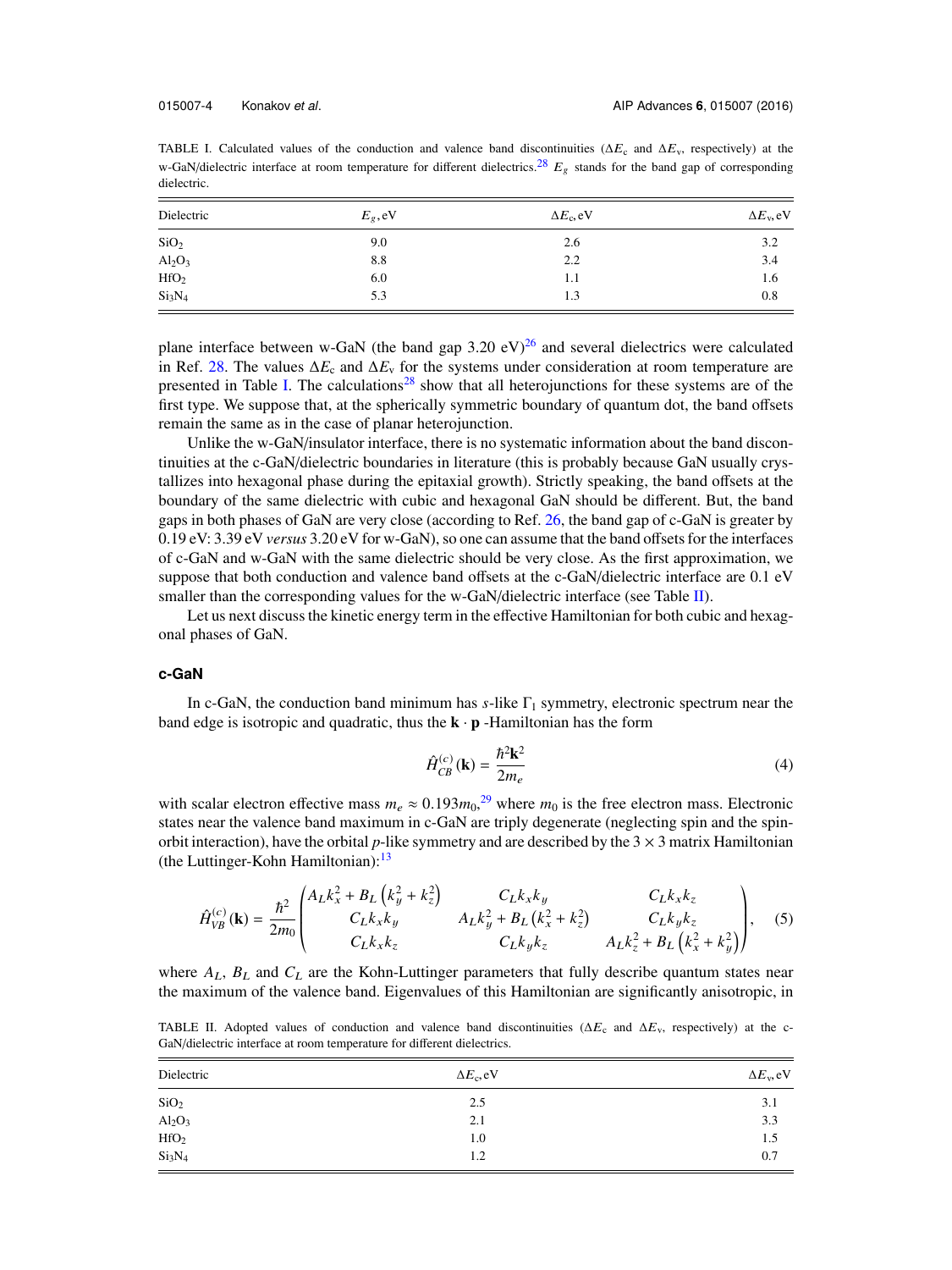contrast to the dispersion law near the bottom of the conduction band. The valence band parameters are  $A_L \approx 5.05$ ,  $B_L \approx 1.23$ ,  $C_L \approx 5.86$ ,<sup>29</sup> where the "plus" sign is taken in order to calculate the hole energies.

The spin-orbit interaction leads to a small splitting of the valence band near its maximum, which takes place both in cubic and hexagonal crystals. According to Varguftman *et al*., <sup>30</sup> the spin-orbit splitting of the valence band is 17 meV for w-GaN. For c-GaN, spin-orbit splitting of the valence band was calculated by Cardona and Christensen $31$  using the method of linearized augmented plane waves in the local density approximation for the exchange-correlation functional. The resulting value was 18.5 meV. The spin-orbit splitting in both phases is significantly lower than the typical energies of size quantization in nanocrystals,  $9,10$  so we will neglect it in our calculations.

#### **w-GaN**

The w-GaN phase has lower symmetry than its cubic counterpart (the direction along the axis of symmetry of the 6-th order distinguished from the directions in the plane perpendicular to it, this axis is denoted as the *z* axis). As shown by Rinke *et al*., <sup>29</sup> the electronic states at the centre of the Brillouin zone in the wurtzite structure can be formally derived from the electronic states in the cubic phase by implementation of an effective compression along the [111] direction. This leads to the anisotropic conduction band that is characterized by longitudinal  $m_l$  and transverse  $m_t$  effective masses.<sup>29</sup> In order to calculate the conduction band states in w-GaN nanocrystals, we use the  $\mathbf{k} \cdot \mathbf{p}$  -Hamiltonian in the effective mass approximation:

$$
\hat{H}_{CB}^{(w)}(\mathbf{k}) = \frac{\hbar^2 \left( k_x^2 + k_y^2 \right)}{2m_l} + \frac{\hbar^2 k_z^2}{2m_t}.
$$
\n(6)

In turn, in the valence band, the threefold degeneracy is partially lifted by the action of the crystal field: it splits into doubly degenerate and non-degenerate bands. The splitting of the valence band induced by the lowering of the symmetry from cubic to hexagonal is approximately  $34 \text{ meV}^{29}$  This value is significantly lower than the typical energies of size quantization in nanocrystals,  $9,10$  and we will neglect it in the same manner as we do not take into account the spin-orbit splitting. Besides due to symmetry lowering the number of parameters, which are necessary to write the effective Hamiltonian, increases from three in c-GaN to seven in w-GaN,<sup>29</sup> so the valence band  $\mathbf{k} \cdot \mathbf{p}$  -Hamiltonian has the form

$$
\hat{H}_{VB}^{(w)}(\mathbf{k}) = \frac{\hbar^2}{2m_0} \begin{pmatrix} L_2 k_x^2 + M_2 k_y^2 + M_1 k_z^2 & N_2 k_x k_y & N_1 k_x k_z \\ N_2 k_x k_y & M_2 k_x^2 + L_2 k_y^2 + M_1 k_z^2 & N_1 k_y k_z \\ N_1 k_x k_z & N_1 k_y k_z & M_3 k_x^2 + M_3 k_y^2 + L_1 k_z^2 \end{pmatrix} . \tag{7}
$$

The values of  $L_1$ ,  $L_2$ ,  $M_1$ ,  $M_2$ ,  $M_3$ ,  $N_1$ ,  $N_2$  are reported in Ref. 29. So, the electronic structure of w-GaN quantum dots depends mostly on the symmetry and degeneracy of the bands, not on their inner splitting. As a result, the Hamiltonian (7) is a good approximation for the kinetic energy term near the top of the valence band.

The Rayleigh-Schrödinger perturbation theory was used to solve Eq. (1) for all presented cases, similarly to that was first shown by Burdov $32$  for Si nanocrystals. We divide the effective Hamiltonian into two terms: the spherically symmetric Hamiltonian  $\hat{H}_0$  and anisotropic term  $\hat{H}_1$ . The Hamiltonian  $\hat{H}_0$  can be calculated via averaging of the effective Hamiltonian over directions in the Brillouin zone of the corresponding GaN phase and can be written in general form as

$$
\hat{H}_0 = -\frac{\hbar^2}{2m_a}\hat{L}_0\Delta + U(r),\qquad(8)
$$

where  $\hat{L}_0$  is the unit matrix of the same dimensionality as initial effective Hamiltonian (scalar for the conduction band and  $3 \times 3$  matrix for the valence band),  $m_a$  is an effective mass averaged over directions in the Brillouin zone. The averaged effective masses for all considered cases are presented in Table III.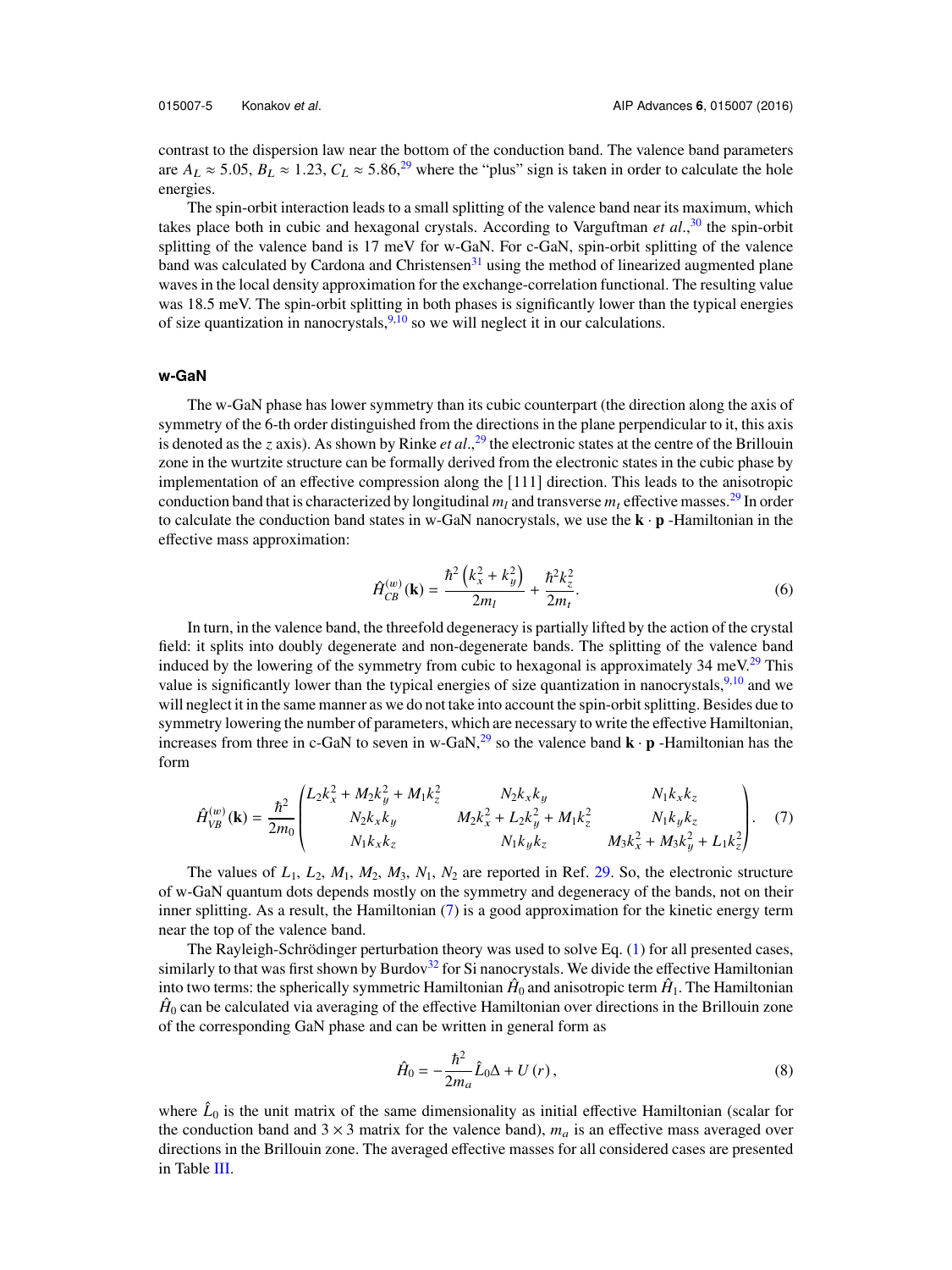| Phase of GaN | Band                            | Averaged effective mass |
|--------------|---------------------------------|-------------------------|
| $c$ -GaN     | Conduction band<br>Valence band | $0.193m_0$<br>$0.66m_0$ |
| w-GaN        | Conduction band<br>Valence band | $0.2m_0$<br>$0.54m_0$   |

TABLE III. Effective masses of electrons and holes averaged over directions in the inverse space of the corresponding GaN phase.

In order to calculate the envelope functions corresponding to the unperturbed Hamiltonian  $\hat{H}_0$ one need to set boundary conditions at the nanocrystal surface for Schrödinger-like equation with the Hamiltonian (8). First, we suppose envelope functions to be continuous at the quantum dot boundary. Second, as was mentioned above we neglect the difference of kinetic energy term inside and outside quantum dot. Therefore, there are no effective mass discontinuity at the quantum dot border, and the second boundary condition is continuity of the radial derivative of the envelope function at the interface. Note also, that the effective mass discontinuity is very important for contacts between semiconductors with low band discontinuities, $33$  but at the interfaces under consideration (contacts between wide-band materials) band discontinuities are large enough to neglect this effect in the model.

Thus, the Hamiltonian  $\hat{H}_0$  describes the quantum states in spherically symmetric finite barrier quantum well, and we find its eigensystem exactly. The eigenfunctions of the full Hamiltonian was calculated as a linear combination of the  $s$ - and  $p$ -eigenfunctions of the Hamiltonian  $\hat{H}_0$ , and the Hamiltonian  $\hat{H}_1$ , that is the difference between the full Hamiltonian and unperturbed one was treated as a perturbation.

## **III. RESULTS AND DISCUSSION**

Electronic structure of GaN nanocrystals of both cubic and hexagonal phases embedded in different dielectric matrices (SiO<sub>2</sub>, Al<sub>2</sub>O<sub>3</sub>, HfO<sub>2</sub> and Si<sub>3</sub>N<sub>4</sub>) was calculated using the EFA. The calculations were performed for nanocrystals with radii in the range from 1 to 3 nm. Let us first discuss the eigenvalues for the unperturbed Hamiltonian  $\hat{H}_0$ . In the spherical potential well of a finite depth, the discrete energy levels may not exist, $34$  and it is necessary to determine the minimal radius of the quantum dot, for which at least one discrete energy level (1*s* in case of spherically symmetric system) exists. We denote this characteristic as *the 1s critical radius R*1<sup>s</sup> of the nanocrystal. Such characteristic is determined by the band discontinuity at the interface and by the averaged effective mass of carriers:

$$
R_{1s}^{(i)} = \frac{\pi \hbar}{2\sqrt{2m_a \Delta E_i}},\tag{9}
$$

where index "*i*" stands again for "c" or "v". As one can see from (7), the lower effective mass results in the larger critical radius. Therefore, for our purposes, it is enough to calculate the critical radius in the case of the lowest averaged effective mass, i.e. for electrons in the nanocrystal of c-GaN  $(0.193m<sub>0</sub>)$ according to Table III). The similar characteristic can be introduced for each energy level in the spherical quantum well. The critical radius for the corresponding level defines the minimal nanocrystal size, where such level exists. For the 1*p* level, the critical radius is defined as

$$
R_{1p}^{(i)} = \frac{\pi \hbar}{\sqrt{2m_a \Delta E_i}},\tag{10}
$$

and is 2 times greater than the corresponding 1*s* critical radius.

Note also that presented above critical radii are calculated using the simplest model of the finite square well. In the more realistic case there are some contributions to the attractive potential of the well such as electron-hole interaction that provide additional confinement of the particle in the quantum dot. In that case the critical radii for all localized states become lower and eq. (9) and (10) are just the upper estimates for the critical radii.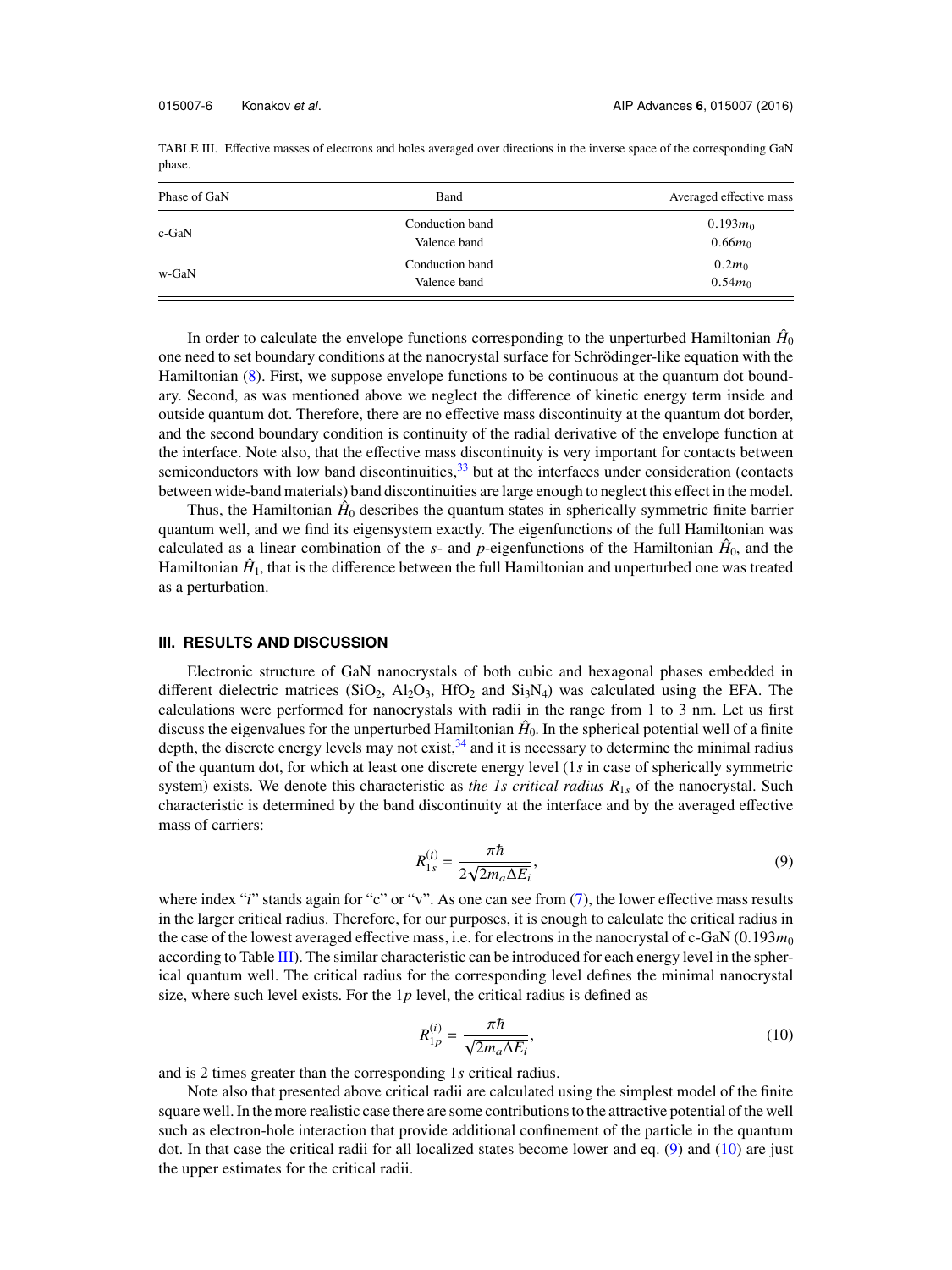

FIG. 1. The dependence of the electron critical radius of c-GaN quantum dot as a function of the band discontinuity (barrier height) at the boundary. The line denoted as "1" corresponds to the 1s critical radius, while the line "2" is for the 1p critical radius. The horizontal dashed line marks the minimum radius of the nanocrystals that is under consideration in the EFA.

The dependence of the first two electron critical radii of the spherically symmetric c-GaN quantum dot on the nanocrystal size is shown in Fig. 1. The minimal nanocrystal radius is also shown that is under consideration in the frame of EFA. It is seen that for the conduction band discontinuity, which is more than about 0.5 eV, the 1*s* critical radius is less than 1 nm, and thus one can calculate electronic states using the EFA. The 1*s* critical radius for other cases will be smaller because of the larger effective mass. It is shown in Tables II and III, that the lowest barrier height at the nanocrystal boundary is 0.7 eV, so in all the systems under consideration at least one energy level exists in both the conduction and valence bands. Note also that the absolute value of  $1p$  critical radius differs significantly from the corresponding value for the 1*s* states. It is lower than 1 nm only for the barrier height greater than 2 eV. Thus, not all quantum dots have the 1*p* energy level. The most important levels for optoelectronic applications are the ground state levels in both the conduction and valence bands of a crystallite, because they determine the energy of the radiative interband transition in a quantum dot. The presence of the localized ground states in the system allows us to calculate the energies of these transitions. So, the ground state energies as functions of the nanocrystal radii and band discontinuities are further considered.

Fig. 2 shows the results of calculations of the ground state energies for electrons and holes in the nanocrystals of both GaN phases. Two upper insets correspond to electron and hole energies in the nanocrystals of c-GaN and two lower ones – to those in w-GaN quantum dots. Let us discuss first the electron states in GaN nanocrystals of both phases. In c-GaN, the dispersion relation in the conduction band is isotropic and electron spectra have the same structure like in conventional spherical quantum wells. Isotropic dispersion relation in the conduction band of c-GaN is valid for the band energies lower than about  $1 \text{ eV}^{35}$ . The calculated electron energies in fact do not exceed this value: they decrease from approximately 1.2 to 0.2 eV with rising the crystallite radius from 1 to 3 nm. So, we assume that our results for electron states in c-GaN quantum dots have a good accuracy. The Hamiltonian eigenvalues correlate with the barrier height for electrons at the nanocrystal boundary: at the same crystallite radius, electron energy has the greater value for the larger band discontinuity. However, in nanocrystals with radii more than 2 nm, the electron ground state energies are almost independent on the band discontinuity. In this case, the quantum well for electrons is too deep to approximate barriers as infinitely high.

In the case of w-GaN nanocrystals, the electron ground state energy is almost the same as in the crystallites of cubic phase due to the following facts: first, the difference between the averaged conduction band effective masses in c-GaN and w-GaN is about only 4%, and, second, the conduction band discontinuities at the interfaces of both GaN phases are modeled to have close values. Besides, the 1*s* and 1*p* states do not mix by the perturbation  $\hat{H}_1$  due to its quadratic dependence on the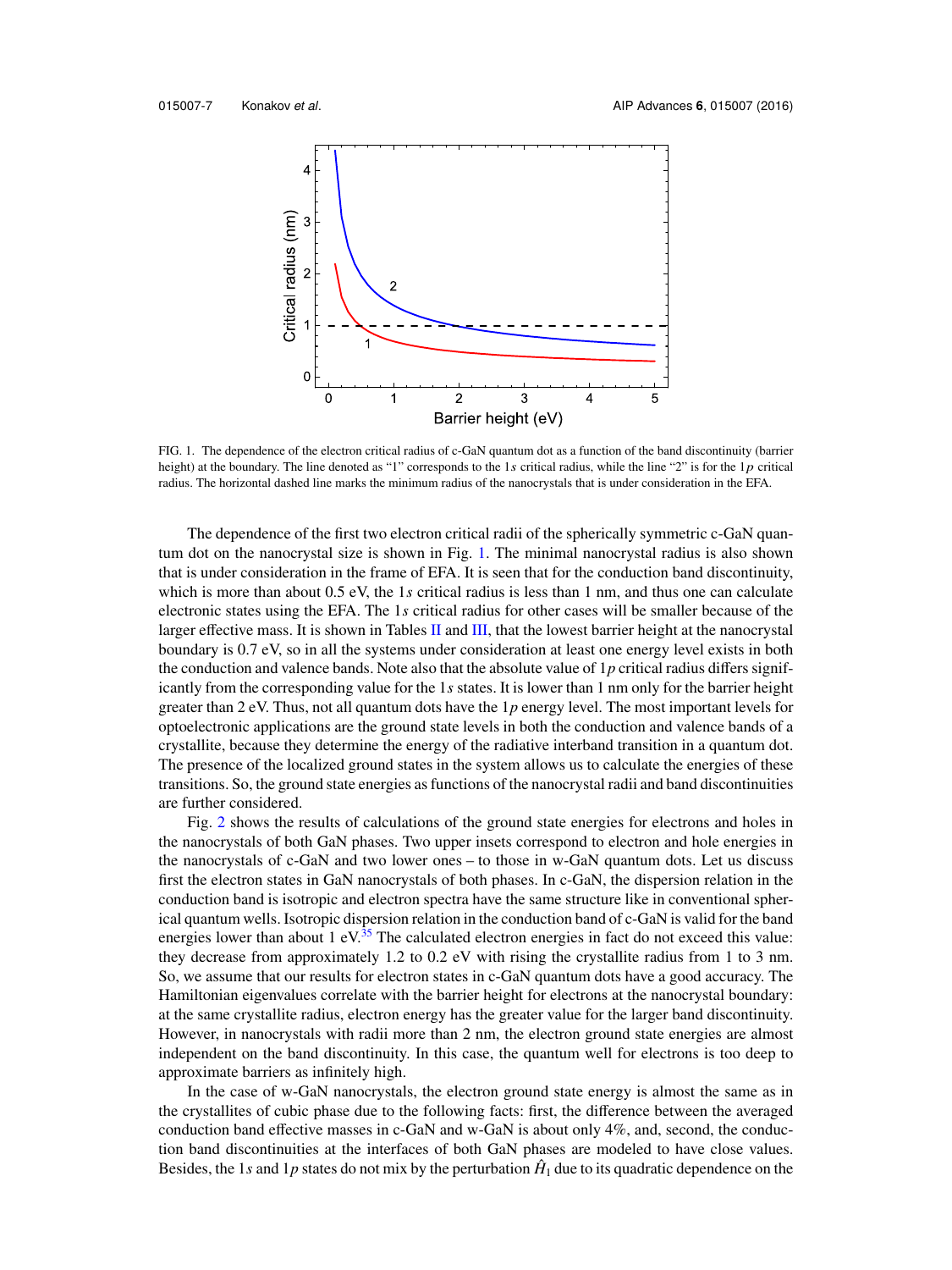

FIG. 2. The dependence of the electron (a, c) and hole (b, d) ground state energies in c-GaN (a, b) and w-GaN (c, d) on the nanocrystal radius.

momentum operator.<sup>32</sup> As well, the upper energy levels of the unperturbed Hamiltonian have too high energies to make significant contribution to the ground state energy in the presence of perturbation. Therefore, the predicted electron energies have a good accuracy for nanocrystals of both GaN phases. All tendencies that characterize the electron ground state energies like the dependence on the band discontinuitites remain the same in w-GaN nanocrystals like in their c-GaN counterparts.

The hole states in GaN crystallites of both lattices are significantly modified in comparison with the conventional spherical quantum wells due to a complex structure of the valence band near its maximum. Moreover, it differs not only qualitatively, but also quantitatively from the electron states because of about 3 times lowering of the averaged effective mass (see Table III). So, it follows from Fig. 2 that the hole energies in w-GaN quantum dots are about 2 times lower than the electron energies at the same radius. For the nanocrystals of c-GaN, this difference is even more expressed. Nonetheless, the perturbation  $\hat{H}_1$ , which models the anisotropy of the valence band, does not mix the lowest 1*s* state with the closest 1*p* state in both phases, as well as for electrons, as discussed above. Only the upper *d*-like states will distort the ground state due to anisotropic part of the hole Hamiltonian.<sup>32</sup> By taking this interaction into account, we estimated the accuracy of the ground state calculation in the simple isotropic model of the valence band. So, the isotropic model describes the hole states better in crystallites with smaller radii. For example, in the nanocrystals with radii lower than 2 nm, the computational error reaches the value approximately 1%. In quantum dots with larger sizes, the accuracy of our calculations decreases sufficiently, and the error is about 30% for the nanocrystals with radius of 3 nm. Comparing the hole states in GaN crystallites of both phases, one can notice that the hole ground state energy in the nanocrystals of w-GaN is 15-20% larger than in c-GaN crystallites of the same radii. This fact is trivially explained by the 22% difference in the averaged effective masses of holes in both GaN phases. Another obvious fact is the dependence of the hole states on the valence band discontinuity: increasing the value of  $\Delta E_{v}$  produces the increase in the ground hole energy. Nevertheless, as for electrons, the dependence on the band discontinuity is rather weak in the nanocrystals with radii more than 2 nm.

As follows from Fig. 2, the energies of all confined states both in conduction and valence bands depend on the nanocrystal radius that is a direct consequence of the quantum confinement. For the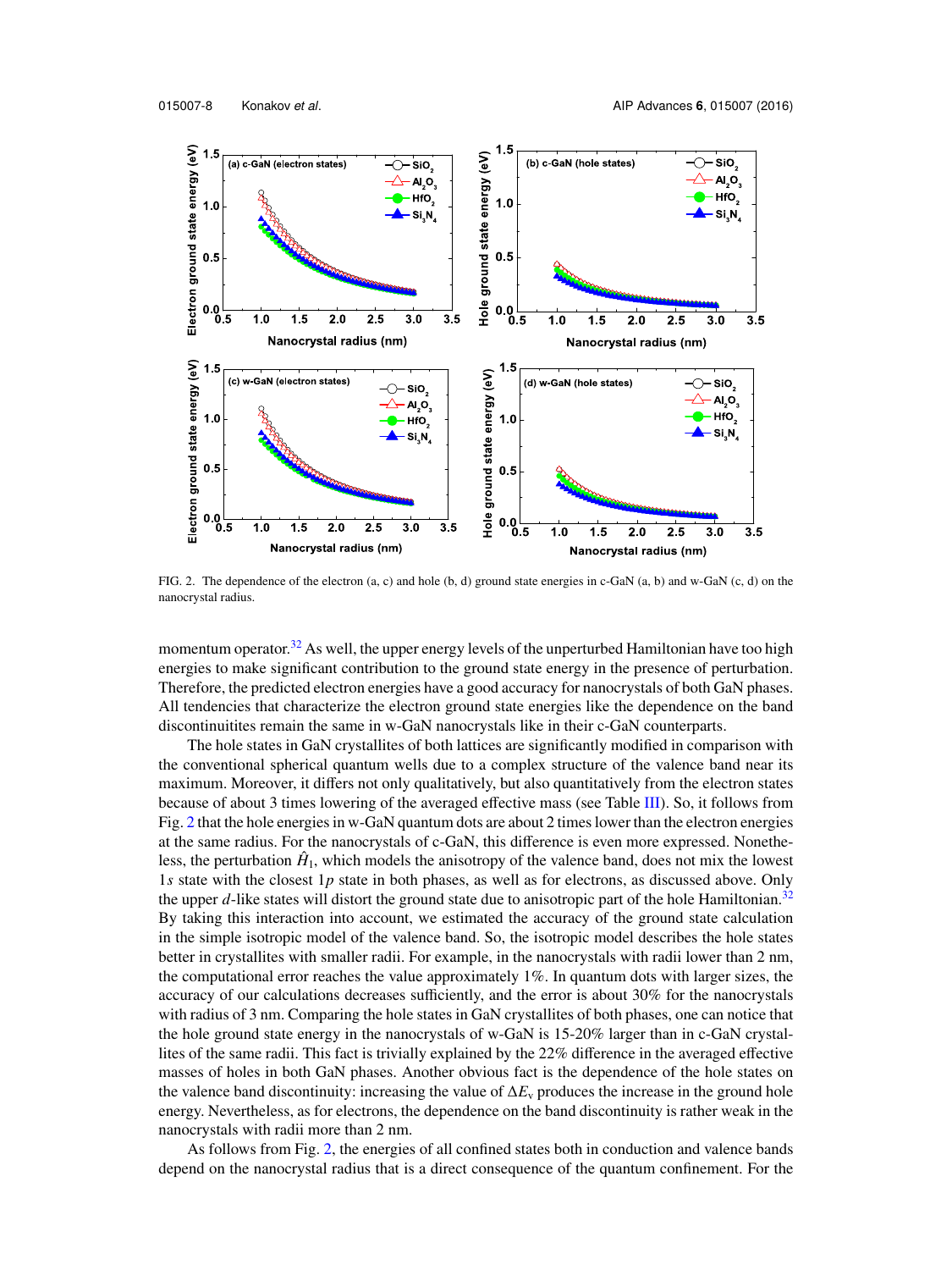infinitely deep spherically symmetric quantum dot, the dependence of inverse energy on the nanocrystal radius is always quadratic. However, for the case of *finite* band discontinuities it becomes smoother. One can describe the dependence of the electron and hole energies on the nanocrystal radius in the following form:

$$
E_{e(h)} \propto R^{-n},\tag{11}
$$

where the parameter  $n$  is itself a function of the quantum dot radius and varies in the range from about 1.5 to about 1.9 for electrons and about 1.7 to about 2.0 for holes, when the radius of nanocrystal increases from 1 to 3 nm. The increase of the parameter *n* for greater nanocrystal radii is due to lowering the corresponding energy in the nanocrystal: energy decreases and the properties of the finite quantum well become closer to the properties of its infinitely deep counterpart, so the parameter *n* approaches its limiting value 2.

In order to use the nanocrystals in different optoelectronic devices it is important to know their optical gaps or the energy of the ground electron-hole radiative transition. The nanocrystal optical gap *ENC* as a function of its radius can be calculated as

$$
E_{NC}(R) = E_e(R) + E_h(R) + E_g + E_{e-h}(R),
$$
\n(12)

where among the previously defined characteristics,  $E_{e-h}(R)$  stands for the correction to optical gap due to the screened Coulomb electron-hole interaction. It contains both direct Coulomb interaction and exchange one. In nanocrystals with *R* less than the hydrogen-like exciton Bohr radius  $a_B$  the direct electron-hole interaction should only insignificantly reduce the optical gap of a crystallite, $^{23}$ while exchange coupling leads to the splitting of the degenerate exciton ground state into optically active (bright excitons) and optically passive (dark excitons) states that also depends significantly on the crystalline symmetry.<sup>36</sup> The wavelength of the photon emitted by the nanocrystal is defined by the energy of the low-lying bright exciton, which, according to the reference,<sup>36</sup> should be shifted by only several meV from its unperturbed value. Neglecting this quantity does not affect the interpretation of the luminescence spectra of the nanocrystals' real ensembles due to large number of factors leading to the inhomogeneous broadening of luminescence peak like dispersion of nanocrystals' sizes, their nonuniform distribution in the film and some competitive non-radiative processes in the luminescence kinetics. The quantum confinement remains the principle phenomenon determining the interband recombination in GaN nanocrystals and, thereby, the nanocrystal optical gap can be calculated as

$$
E_{NC}(R) = E_e(R) + E_h(R) + E_g.
$$
 (13)

The optical gaps of GaN nanocrystals crystallized in cubic and hexagonal lattices as a function of their radii are plotted in Fig. 3. One can see that, in the crystallites of c-GaN, the optical gap is greater due to the larger value of bulk band gap. In the crystallites of c-GaN, the *ENC* varies from approximately 5 to 3.7 eV with increase of nanocrystal radius from 1 to 3 nm, while in the quantum dots of w-GaN the optical gap decreases from about 4.8 to 3.5 eV for the same nanocrystal size range. GaN is a direct-band gap semiconductor in both phases, thus, the calculation predicts the possibility of light emission in the UV range of spectrum.



FIG. 3. The dependence of optical gap of c-GaN (a) and w-GaN nanocrystals (b) on the nanocrystal radius.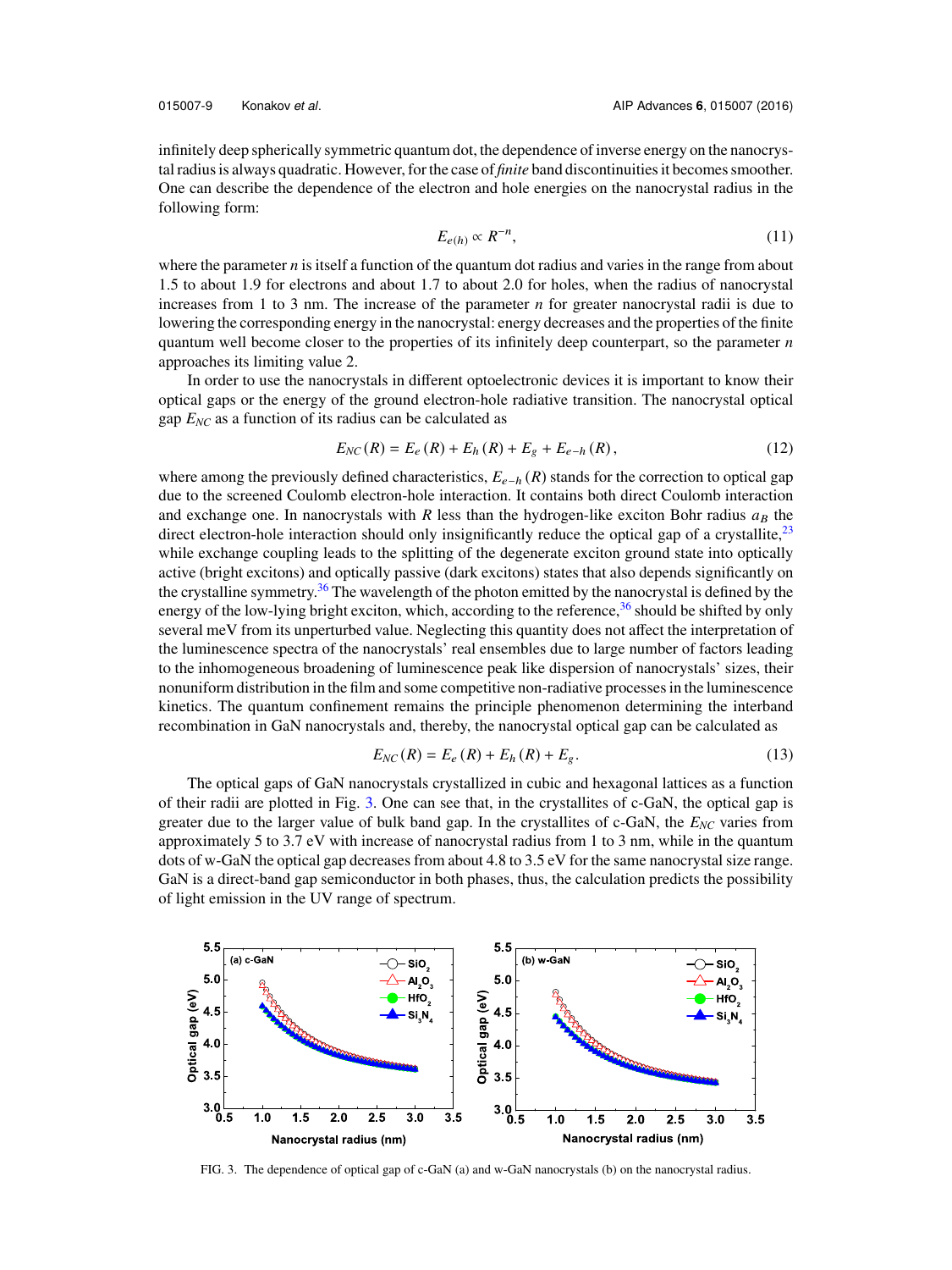Comparing the results of the optical gap calculations obtained for GaN quantum dots embedded into different matrices, one can see that the nanocrystals in  $SiO<sub>2</sub>$  and  $Al<sub>2</sub>O<sub>3</sub>$  matrices have greater values of the optical gap than nanocrystals in  $HfO<sub>2</sub>$  and  $Si<sub>3</sub>N<sub>4</sub>$ , because of larger magnitudes of band offsets at the GaN/dielectric interface. But, when the nanocrystal radius exceeds 2 nm, such difference becomes negligible: the magnitude of all barriers effectively rises to the limit of their infinitely high counterpart. So, one can expect that the frequency of interband optical transition in GaN nanocrystals will depend on the matrix only for the sufficiently small crystallites.

# **IV. CONCLUSION**

Electronic structure of spherical GaN nanocrystals of both cubic and hexagonal phases embedded in several amorphous dielectric environment  $(SiO<sub>2</sub>, Al<sub>2</sub>O<sub>3</sub>, HfO<sub>2</sub>, Si<sub>3</sub>N<sub>4</sub>)$  has been calculated using the envelope function approximation for nanocrystals with radii more than about 1 nm. The calculations show that in all the considered cases there exists at least one electron and one hole level localized in the quantum dot. The energy of radiative transition between these states is in the range from about 3.7 to 5 eV and from approximately 3.5 to 4.8 eV for the nanocrystals of c- and w-GaN, respectively, and depends on the nanocrystal size as a manifestation of the quantum confinement. The optical gap values for small nanocrystals sufficiently exceed the band gap of bulk GaN (3.2 eV in hexagonal GaN and 3.39 eV in cubic phase), so the blue shift of the interband radiation spectra of nanocrystals compared to bulk GaN is expected. Our approach allows to calculate the electron states in the nanocrystals of both GaN phases with sufficiently high accuracy, while the results for holes is not so clear: the computational error can achieve about 30% for the nanocrystals with radii about 3 nm. Such a difference is determined by the anisotropy of the valence band that we do not take into account in our calculations. Nevertheless, the ratios between the electron and hole energies for different matrices as well as between optical gaps in the crystallites of both phases remain the same even if one takes into account the valence band anisotropy. The obtained results can be interesting for the design of Si-compatible device structures containing GaN nanocrystals for optoelectronic and photonic applications. We predict that GaN quantum dots should be light-emitting in the UV spectral range. Moreover, their optical gaps rather slightly depend on the properties of surrounding matrix especially for the crystallites of larger sizes (with radii more than 2 nm). This prediction allows one to choose the dielectric matrix that provides the optical technological solution without any significant affect onto the electronic properties of the fabricated system.

The luminescence spectroscopy can be used as an effective tool to understand whether electrons and holes in nanocrystals have the properties of the particles confined in quantum dots. Such quantities like size-dependent "blue shift" of the luminescence spectrum of dielectric film containing nanocrystals are fingerprints that allow one to reveal importance of quantum confinement effect in the system.<sup>9</sup> But the luminescence peak can be broaden into wide spectrum line for ensemble of nanocrystals prepared using ion implantation.<sup>21</sup> As a result the fine structure of the nanocrystal electronic spectrum becomes unresolved in the experiment and it becomes more important to understand just the spectral range where one can find the emission produced by confined carriers. This spectral range is calculated in the work.

# **ACKNOWLEDGEMENTS**

The study is supported by the Ministry of Education and Science of the Russian Federation (Project identifier RFMEFI58414X0008) and the Department of Science and Technology, India (Project No. INT/RUS/RMES/P-04/2014).

The authors would like to thank V.A. Burdov for fruitful discussions.

- <sup>2</sup> B. Jayant Baliga, Semiconductor Science and Technology **28**, 074011 (2013).
- <sup>3</sup> T. Takeuchi, H. Amano, K. Hiramatu, N. Sawaki, and I. Akasaki, J. Cryst. Growth 115, 634 (1991).

<sup>1</sup> R. Quay, *Gallium Nitride Electronics* (Springer, 2008).

<sup>4</sup> M. Kumar, B. Roul, T.N. Bhat, M.K. Rajpalke, P. Misra, L.M. Kukreja, N. Sinha, A.T. Kalghatgi, and S.B. Krupanidhi, Materials Research Bulletin 45, 1581 (2010).